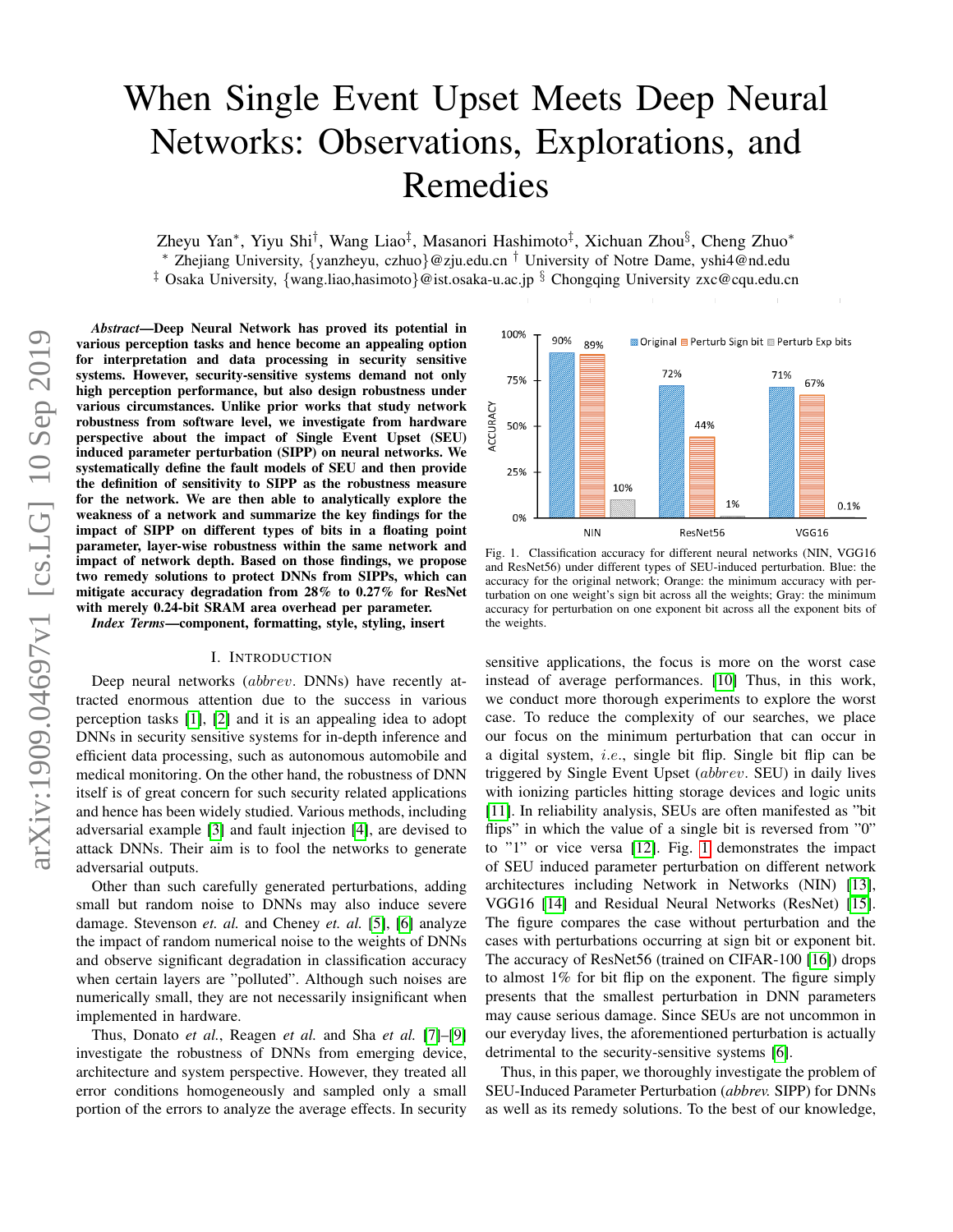this is the first work that studies the worst case of SIPP for DNNs. The contributions of the work include:

- We formally define the fault models to study SEU induced perturbation and propose an experimental flow to measure the network robustness sensitivity to SIPP. Several key observations are then summarized for ResNet56 with the proposed flow.
- We analytically explore the impact of SIPP on parameters and the propagation of SIPP to the network output (Section 4.1 and 4.2). The analysis provides us in-depth understanding of how SIPP affects the system and provides us guidelines to investigate the weakness of other DNNs.
- We then thoroughly investigate the robustness of three representative DNNs, NIN, VGG16 and ResNet56 (Section 4.3). After the investigation, three key findings which confirm our observations are presented.
- Based on the findings, we propose two simple yet efficient remedy solutions, triple modular redundancy (TMR) and error-correction code (ECC) to ensure complete protection from SIPP (Section 5). Design trade-off is then explored between protection overhead and design robustness for the two methods.

Experimental results show that without any protection, SIPP on a *Sign* bit for ResNet56 may easily induce more than 28% accuracy degradation. ECC based protection scheme can reduce such degradation to 0.27% with SRAM overhead of merely 0.24 additional bit per parameter on average.

# II. BACKGROUND

# *A. Single Event Upset*

SEU is a transient information destruction on memory or logic elements caused by an energetic ionizing radiation. Ionized radiation particles may generate electron-hole pairs when they penetrate into the silicon substrate of a transistor [\[12\]](#page-6-10). After electron-hole pairs are generated, their transportation, such as diffusion and drift, collects electric charge to the drain region of the transistor. In memory elements, the collected charge accumulates and finally induces a glitch in the affected transistor, upsetting the stored information. In terrestrial environment, SEU is generally induced by two kinds of particles, alpha particles emitted from package material and neutrons originating from cosmic ray. In security sensitive applications, package material with low alpha particle emission is used to mitigate alpha particle induced SEU. However, since abundant neutrons in the cosmic ray go through materials on the ground and consequently they are difficult to eliminate with shielding, SEU threatens terrestrial VLSIs and hence demands targeted protections.

#### *B. Deep Neural Networks*

A typical feed forward DNN is a collection of convolution, activation, normalization, pooling and fully connected (abbrev. FC) layers. The network is specified by a set of parameters, including weights, biases means and variances. Since means and variances can be written in the form of weights and biases, for simplicity, parameters specified in this paper just refer to weights and biases.

A convolution layer applies 2D convolutions over an input signal composed of several input planes, i.e., *feature maps*. The output is then a 3D tensor with a similar shape. In the simplest case, the output value of the convolution layer with  $C_{in}$  input channels and  $C_{out}$  output channels can be precisely described as:

<span id="page-1-0"></span>
$$
O(q) = b(q) + \sum_{p=0}^{C_{in}-1} K(q, p) \otimes I(p), \quad q = 1, ..., C_{out} \quad (1)
$$

in which  $I(\cdot)$  and  $O(\cdot)$  denote the input and output planes,  $\otimes$ is the convolution operation.  $K$  is a set of 2D convolution kernels, with each corresponding to one pair of input and output planes. b is a set of scalars globally added to each 2D output plane. The operation of FC layers can also be represented by Eq. [\(1\)](#page-1-0) using scalars instead of 2D planes. The activation and pooling layers are normally hard-wired without extra parameters. The normalization layers normalizes each channel's output with trained means and variances.

# *C. IEEE Standard for Floating Point Arithmetic in Hardware Implementation*

According to IEEE standard [\[17\]](#page-6-15), 32-bit FP numbers commonly used in DNNs can be represented by:

$$
x = (-1)^{Sign} \times (1 + Fraction)^{Exponent-Bias}
$$
 (2)

in which Sign is the sign bit. Exponent is an unsigned integer for exponent that uses the second to the ninth bits. In a 32-bit FP number, *Bias* is 127. *Fraction* is a fixed point number represented by the rest of the bits with the highest bit representing  $2^{-1}$ .

#### III. OBSERVATIONS

#### <span id="page-1-2"></span>*A. Single Event Upset in Neural Networks*

Hirokawa et al. [\[11\]](#page-6-9) show that, when exposed to terrestrial neutrons, a bit in SRAM has a probability of  $1.33 \times 10^{-24}$  to flip in  $1 \text{ ns}$ . For all the parameters in one Neural Network, assuming that the flip of each bit is independent, the probability of at least one bit flip is:

<span id="page-1-1"></span>
$$
P_{flip} = 1 - ((1 - P_{single})^{N*W})^{T/t}
$$
  
= 
$$
\sum_{i=0}^{n-1} {n \choose i} (-1)^{n-i+1} P_{single}^{n-i}, n = N \times W \times T/t
$$
 (3)  

$$
\approx N \times W \times T/t \times P_{single}
$$

in which  $N$  is the number of trained parameters,  $W$  is the data width of each parameter,  $T$  is device life time,  $t$  is the test time interval, *i.e.*, 1 ns as above, and  $P_{single}$  is the probability for one bit flip within  $t$ . The approximation in Eq. [\(3\)](#page-1-1) is appropriate when  $N \times W \times T/t \ll 1/P_{single}$ , which usually holds for DNNs [\[11\]](#page-6-9). For a typical DNN with more than 10M parameters, in one month, the probability of having at least one bit flip would be as high as 10%, which is hazardous for the aforementioned security-sensitive scenarios and hence demands in-depth understanding of the impact of SEU induced perturbation.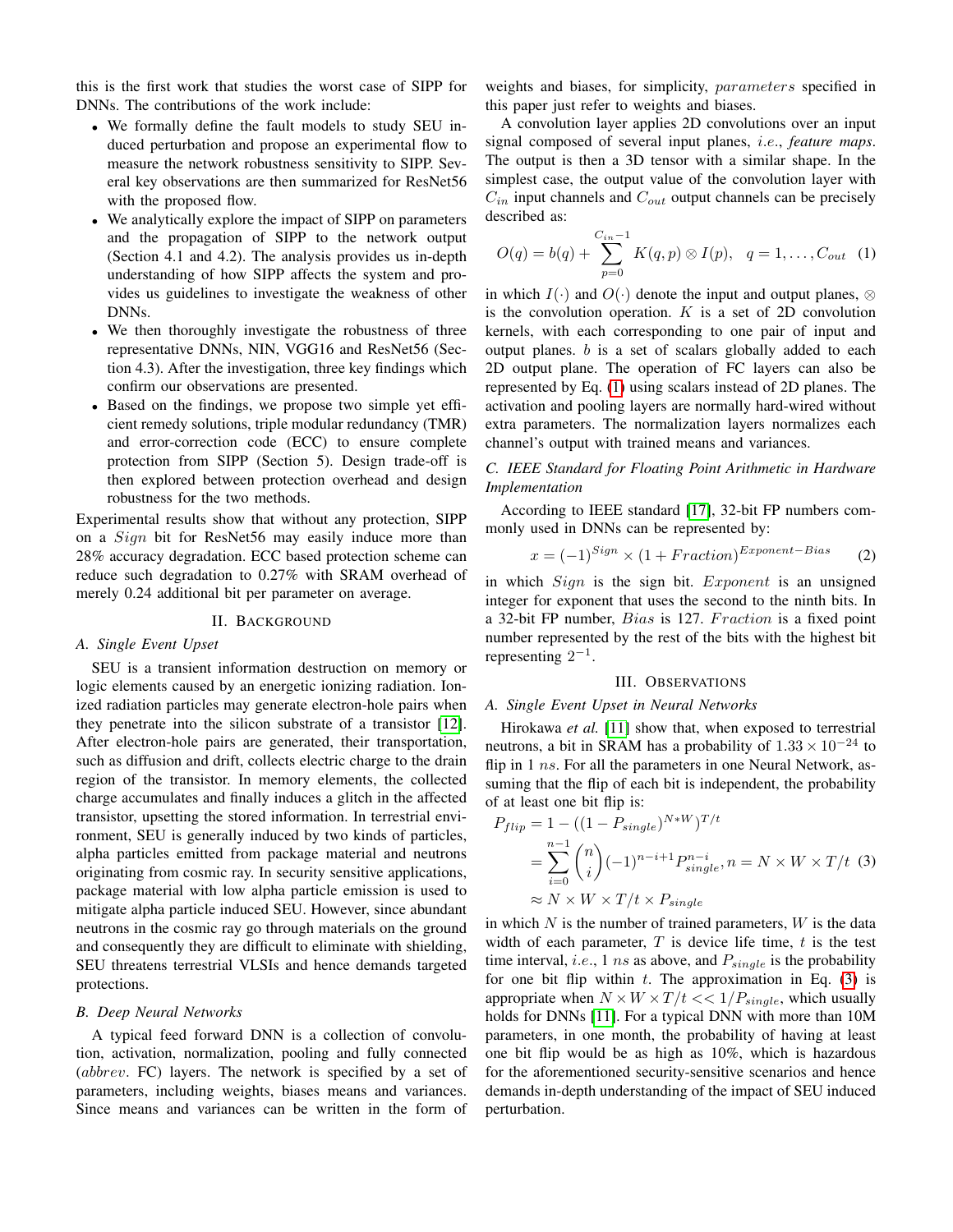# *B. Fault Model*

It is crucial to select an appropriate fault model to measure the impact of SEU-induced failures to DNNs. In our experiments, for simplicity, we rely on the following assumptions for our fault model:

- 1) The training and inference processes are fault-free, and the fault is only introduced by hardware failures in storage devices, which preserves the network's parameters.
- 2) Among all the parameters, only one bit of one parameter is with fault and the others are fault-free.

# *C. SSIPP: Measuring Neural Network Robustness*

To analyze the effect of SIPP, it is crucial to have a rigorously-defined metric to measure the impact of SIPP on DNNs. Apparently the most straightforward way is to compare the output difference for the same set of inputs. Thus, here we propose the concept of *Sensitivity to SIPP* (abbrev. SSIPP) as a quantitative measure to assess the differences of network robustness. The definition of SSIPP is as below:

**Definition:** For SIPP on a particular bit  $i$ , its performance change due to the perturbation from the original network can be calculated by  $\Delta P_i = P_{original} - P_{SIPP_i}$ , where  $P(\cdot)$ denotes the performance measure for a network.<sup>[1](#page-2-0)</sup> Then the robustness measure of SSIPP is defined as:

$$
SSIPP = \max_{\forall i} \Delta P_i \tag{4}
$$

Unlike similar performance degradation based methods [\[7\]](#page-6-6), [\[8\]](#page-6-16) have been proposed, SSIPP focus on searching all possible fault patterns (flipping all the bits of a network) and finding the worst case. If the perturbed bits are limited to one particular layer, then it measures SSIPP of this particular layer for the network. The one with a smaller SSIPP is considered more robust.



<span id="page-2-1"></span>Fig. 2. Flow to measure SSIPP for a DNN.

The work flow to measure SSIPP is illustrated in Fig. [2.](#page-2-1) First, the original network is tested on the validation set to obtain the reference performance  $P_{original}$ . Then, we induce SIPP on one bit of the network to obtain a perturbed network, which is also tested on the same validation set to measure its performance  $P_{SIPP}$ . After that we can compute the performance change  $\Delta P_i$  due to this particular bit. Finally, by visiting every bit of the network, we obtain the network robustness measure SSIPP.

# *D. Observations*

With the given definition of SSIPP and flow in Fig. [2,](#page-2-1) we conduct a preliminary experiment to understand the impact of different SIPP patterns. We use ResNet-56 as the underlying DNN. The perturbation is introduced to the MSBs of a FP number, $i.e.$  sign bit, the highest exponent bit and the highest fraction bit of the parameters, respectively. After checking all the parameters in the network, Table [I](#page-2-2) summarizes SSIPP for different layers of ResNet-56. From the table, there are a few key observations that can be made for the impact of SIPP on ResNet56:

- Observation 1: the highest exponent bit consistently has the highest SSIPP across different layers while the impact of SIPP on a fraction bit is very limited.
- Observation 2: the first layer, which directly deals with the input stream, has higher SSIPP than the other layers, then follow the lasted layers. This indicates higher robustness for the hidden layers in the middle of a network.

Then a natural question for the observations is:"Are those observations universal or unique to ResNet56?" This motivates us to conduct more in-depth explorations to understand the DNN robustness to SIPP, which will be discussed in the next section.

<span id="page-2-2"></span>TABLE I SSIPP FOR DIFFERENT LAYERS IN RESNET56: INPUT, RESIDUAL (STACK 1, 2 AND 3) AND FC.

| <i>SSIPP</i> | Input  | Stack 1 | Stack 2 | Stack 3 | FC.      |
|--------------|--------|---------|---------|---------|----------|
| Sign         | 28.09% | 6.43%   | 2.08%   | 0.27%   | $0.90\%$ |
| Ex1          | 70.19% | 70.19%  | 70.19%  | 70.19%  | 70.19%   |
| Frac1        | 0.43%  | 0.29%   | 0.41%   | 0.25%   | 0.30%    |

#### IV. EXPLORATIONS

In this section, we conduct systematical analysis of the impact of SIPP on parameter value in a DNN and how SIPP propagates to the output. The analysis then provides theoretical explanations to the observations in the last section.

#### *A. Understanding the Impact of SIPP on Parameters*

As is discussed in Sect. [III,](#page-1-2) there are different types of bits in a 32-bit FP parameter, including *Sign*, *Exponent* and *Fraction* bits. Thus, SIPP on different bits may impose different impacts on the parameter value. For a pre-trained DNN with known parameters, we can analyze the relative error  $\Delta_{rel}$  imposed by SIPP. SIPP on Sign bit will cause the parameter to take its opposite value, *i.e.*,  $\Delta_{rel} = 2$ . For SIPP on *Exponent* bit, flip patterns affect  $\Delta_{rel}$  greatly. A "1" to "0" flip reduces the absolute value of the parameter closer to 0, resulting in a  $\Delta_{rel}$  between 0.5 and 1.0 while a "0" to "1" flip multiplies the parameter by a power of two.  $\Delta_{rel}$  for such a change is larger than 1 and up to  $2^{128}$ , which can be detrimental to the system. For Fraction bit, SIPP only induces a relatively smaller change with  $\Delta_{rel}$  between 0 and 0.5.

<span id="page-2-0"></span><sup>&</sup>lt;sup>1</sup>Performance measure is specific to the network type and application,  $e.g.,$ cross-entropy for segmentation, accuracy for classification.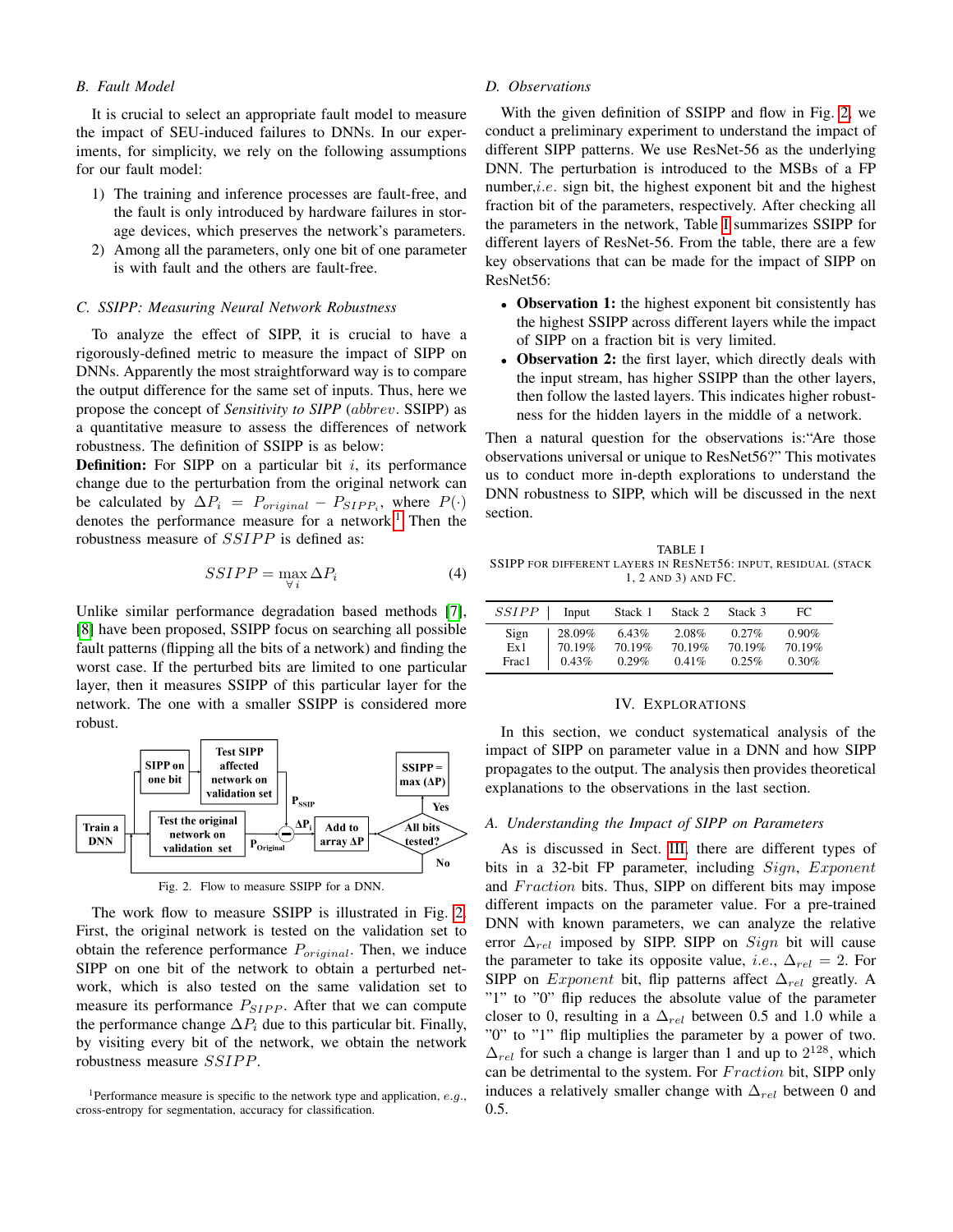Thus, this explains the first observation in the last section why we observe much higher SSIPP for  $Sign$  and  $Exponent$ bits than Fraction bits.

# *B. Understanding the Propagation of SIPP*

For different SIPP patterns, the impact of SIPP on  $Exponent$  bit and  $Fraction$  bit are detrimental or very limited, respectively, as discussed in the last sub-section. The impact of SIPP on  $Sign$  bit is uncertain, which needs thorough analysis. Moreover, analyzing the impact of SIPP on Fraction and *Sign* bits can also provide some insights for widely used fixed-point accelerators [\[18\]](#page-6-17), [\[19\]](#page-6-18).

Thus, in this section we will focus on analyzing the impact of SIPP on Sign bit. Since SIPP on a Sign bit in former layers of DNNs actually needs to go through multiple layers to reach output, it is crucial to understand how the perturbation is propagated and why it is not cancelled out during the procedure. In the following we will provide detailed analysis to understand the propagation procedure of SIPP for both FC and convolution layers.

For the  $l^{th}$  FC layer with N inputs and M outputs,  $N \times M$ *weights* and M *biases* are needed. The output of this FC layer is:

$$
O_{lj} = \sum_{i=1}^{N} I_i \times \omega_{lij} + b_{lj}, \quad j = 1, 2, ..., M
$$
 (5)

where  $\omega_{lij}$  and  $b_{lj}$  are the corresponding weight and bias.



<span id="page-3-0"></span>Fig. 3. An example of perturbation propagation for FC layer: perturbation on  $w_{122}$  at the 1st layer (left) and perturbation on  $w_{222}$  at the second layer (right).

For simplicity we will use a portion of FC layers as shown in Fig. [3](#page-3-0) to demonstrate how the perturbation is propagated. The example contains 3 FC layers with 2 inputs and 2 outputs. The blue represents SIPP free data and connection, while the red represents SIPP affected data and connection. If ignoring nonlinear activation between FC layers for the moment, we can write down the output as the following:

<span id="page-3-1"></span>
$$
O_{3j} = \omega_{31j} [\omega_{211}(\omega_{111}I_1 + \omega_{121}I_2) + \omega_{221}(\omega_{112}I_1 + \omega_{122}I_2)] + \omega_{32j} [\omega_{212}(\omega_{111}I_1 + \omega_{121}I_2) + \omega_{222}(\omega_{112}I_1 + \omega_{122}I_2)]
$$
\n(6)

where  $j = 1, 2$ . Then for perturbation on the first and second layers, for example,  $\omega_{122}$  and  $\omega_{222}$ , the changes at the outputs from the original values  $(\Delta_{3j} = O'_{3j} - O_{3j})$  are:

$$
\Delta_{3j} = 2 \cdot (\omega_{31j}\omega_{221} + \omega_{32j}\omega_{222})\omega_{122}I_2, \text{ for } \omega_{122} \quad (7)
$$

$$
\Delta_{3j} = 2 \cdot \omega_{32j} \omega_{222} (\omega_{112} I_1 + \omega_{122} I_2), \text{ for } \omega_{222} \quad (8)
$$

From a layer-wise perspective when evaluating SIPP for all the parameters in a particular layer, we may reasonably

assume the weights from the same layer are similar (but can be significantly different from layer to layer). For  $I_1$  and  $I_2$  from the same input source or distribution, so as those weights in the same layers. We then may claim that the two perturbations impose very similar impacts on the output, *i.e.*  $\Delta_{SIPP}$  is statistically insignificant. In other words, SIPP on sign bit from different layers may eventually result in very similar impact on the final output of the network if the network only contains linear operations as in Eq. [\(6\)](#page-3-1)-[\(8\)](#page-3-2).

Similar analysis can be conducted on the convolution layer to find the impact of SIPP on the sign bit of weight and bias using the following formulations:

<span id="page-3-3"></span>
$$
OF'_{lq} = OF_{lq} - 2 \times \omega_{lpqrs} \times IF_{lp} \otimes S_{lrs}
$$
 (9)

$$
OF'_{lq} = OF_{lq} - 2 \times b_{lq} \tag{10}
$$

where  $l$  is the layer index,  $p$  and  $q$  are the input and output feature map indexes, r and s specify the weight location for the convolution kernel,  $\omega_{lpqrs}$  is the perturbed weight.  $OF'_{lq}$ is the perturbed 2D output feature map, while  $IF_{lp}$  and  $OF_{lq}$ are the original input and output, respectively. In Eq. [\(9\)](#page-3-3),  $S_{lrs}$ is a convolution kernel with the same size as the convolution kernel, with 1 at the perturbed weight's position and 0 for the others.



<span id="page-3-4"></span>Fig. 4. An example of perturbation propagation for convolution layer.

Unlike FC layer where the perturbation only impacts the connected data, the perturbation in convolution layer gets amplified and effectively propagates to a broader region through convolution of feature maps, as shown in Fig. [4.](#page-3-4) The affected region grows from a kernel to one feature map and then multiple feature maps. For perturbations on weights in two different layers, for example,  $\omega_{11111}$  and  $\omega_{21111}$ , the output differences  $\Delta_{3122}$  of (2,2) in the output feature map  $OF_{31}$  for the two perturbations are:

$$
\Delta_{3122(1)} = 2 \sum_{q,r,s,i,j} \omega_{31qrs} \omega_{21qij} \omega_{11111} I_{11(r+i-3)(s+j-3)} \quad (11)
$$

<span id="page-3-5"></span>
$$
\Delta_{3122(2)} = 2 \sum_{p,r,s,i,j} \omega_{3p1rs} \omega_{21111} \omega_{1p1ij} I_{1p(r+i-2)(s+j-2)} \quad (12)
$$

where  $i$  and  $j$  are the indexes to compute the  $2D$  convolution,  $\sum_{q,r,s,i,j}$  denotes the summation over each variable. From Eq. [\(12\)](#page-3-5), we may draw a similar conclusion as the FC layers that, without activation layers, the effect of SIPP on weights from different convolution layers are almost equivalent for the output.

<span id="page-3-2"></span>The analysis above shows that the key contributors of the layer-wise difference of SSIPPs are the activation layers. Thus, the analysis of activation layers is needed. The models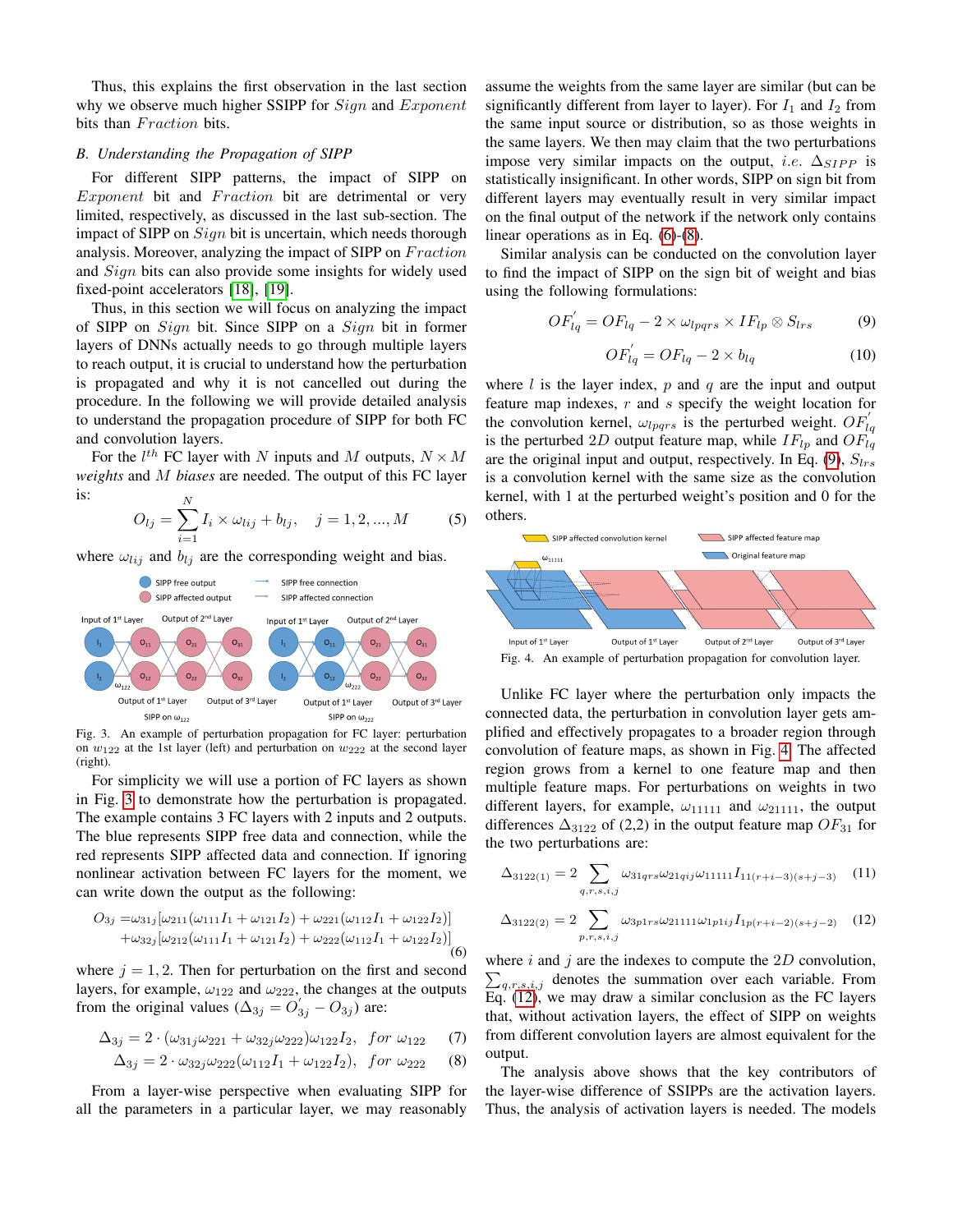analyzed in this work use ReLU layers for activation. The calculation of ReLU layers is:  $Out = max(0, Input)$ , which means *Inputs* greater than 0 could propagate through while the smaller ones would be deactivated. As shown in Fig. [3](#page-3-0) and Fig. [4,](#page-3-4) the effects of SIPP on the former layers spreads wider than latter ones, they are less likely to be totally deactivated by activation layers, and thus more likely to propagate to the output and affect the classification results.

The analysis above provides systematical support for observation 2 in the last section.

# *C. Design Explorations*

<span id="page-4-0"></span>TABLE II NUMBER OF PARAMETERS (WEIGHT AND BIAS) FOR DIFFERENT LAYERS IN THE THREE DNNS: NIN, RESNET56 AND VGG16.

|                | <b>NIN</b> |       | ResNet <sub>56</sub> |       | VGG16            |       |  |  |
|----------------|------------|-------|----------------------|-------|------------------|-------|--|--|
| Layer          | #Weight    | #Bias | #Weight              | #Bias | #Weight          | #Bias |  |  |
|                | 14k        | 192   | 0.4k                 | 16    | 1.7k             | 64    |  |  |
| $\overline{c}$ | 30k        | 160   | 1.5k                 | 16    | 37k              | 64    |  |  |
| 3              | 15k        | 96    | 3k                   | 32    | 74k              | 128   |  |  |
| $\overline{4}$ | 460k       | 192   | 6.1k                 | 64    | 295k             | 128   |  |  |
| 5              | 36k        | 192   |                      | -     | 590 <sub>k</sub> | 256   |  |  |
| Last           | 1.9k       | 10    | 6.4k                 | 100   | 4096k            | 1000  |  |  |

In this subsection we validate the impact of SIPP and our findings on different DNN architectures for image classification, the performance of which is measured by accuracy. Three representative architectures are employed in our design explorations, including a Network in Network (NIN) model (trained on CIFAR-10) [\[13\]](#page-6-11), a 56-layer Deep Residual Network (ResNet56) (trained on CIFAR-100) [\[15\]](#page-6-13), and VGG16 (trained on ImageNet) [\[14\]](#page-6-12), [\[20\]](#page-6-19). The three network architectures are selected to represent different types of feed forward deep neural networks. NIN is a model with no FC layer and hence helps us understand the role of convolution layers when evaluating network robustness. ResNet56 belongs to ResNets, a group of very deep neural network that consists of tens to hundreds of convolution layers. Unlike ResNet56 with residual blocks, VGG net is a more classical deep convolutional neural network with simpler architecture and widely adopted by a variety of perception works [\[21\]](#page-6-20), [\[22\]](#page-6-21) and analyzed by a variety of accelerators [\[19\]](#page-6-18), [\[23\]](#page-6-22). The numbers of parameters for the three neural networks are summarized in Table [II.](#page-4-0) Due to the size of DNN, we only present the results of the first five layers and the last layer of each DNN.

Table [III](#page-5-0) demonstrates the impact of SIPP on the different types of bits, i.e., Sign (denoted by Sign), Exponent (denoted by Ex) and *Fraction* (denoted by Fr), of both weights (denoted by W) and biases (denoted by B). For each network, we calculate its SSIPP for a particular layer for the first five layers (denoted by layer 1 to 5) plus the last layer (denoted by Last). It is found that the impact of exponent bit is very prominent while fraction bit has very limited SSIPP. Moreover, sign bits of the first few layers have larger impacts than the rest layers, which is consistent with our analysis in the last subsection. The SSIPP on *Exponent* bits in each layer is

similar because they could always destroy the whole network into a random guesser.

We further investigate the propagation of SIPP on the same network architecture but with different complexity. Fig. [5](#page-4-1) compares SSIPP of first layer on Sign bit for 4 residual networks with different depth, i.e., ResNets with 20, 56, 110 and 164 layers. As shown in the Figure, with deeper network, the impact of SIPP is more prominent, which is also consistent with the findings in the last subsection.

Thus, based on the observation, analysis and experimental results, we may summarize the following findings:

- Finding 1: For the three types of bits in a 32-bit FP parameter, SIPP on *Exponent* bit has the largest impact on network output while the impact from Fraction bit is the minimal, with the impact of  $Sign$  bit in the middle.
- Finding 2: SIPP on  $Sign$  bit has layer-wise impact within the same network. The layer farther from the output is typically more sensitive and brings more significant change to the output.
- Finding 3: For two networks, with width of the network being the same, the deeper the network, the more sensitive the network is to SIPP.



<span id="page-4-1"></span>Fig. 5. SSIPP of ResNets with different depth for perturbation on Sign bit of the first layer.

# V. REMEDIES

With the findings in the last section, the weakness of a network is more observable. Thus, it is necessary to further investigate the possible remedy solutions to the weakness. This section discusses two simple yet efficient remedies to the issues caused by SIPP and then investigates design trade-offs for the two methods.

# *A. Triple Modular Redundancy for Parameter Protection*

For the parameters susceptible to SIPP, a natural solution is to provide multiple copies for the parameters of interest. Triple Modular Redundancy (TMR) [\[24\]](#page-6-23) is just such a method that copies twice the circuit to be protected, thereby forming a group of three identical circuits with three outputs. The three outputs then go through a majority-voter to mask the fault and decide a single output. With the findings presented in previous sections, we can prepare three identical copies of the parameters in SRAM to fully prevent SIPP. When parameters are fetched and sent to neural networks, the three copies of one parameter will go through a simple TMR circuit to chooses the correct output.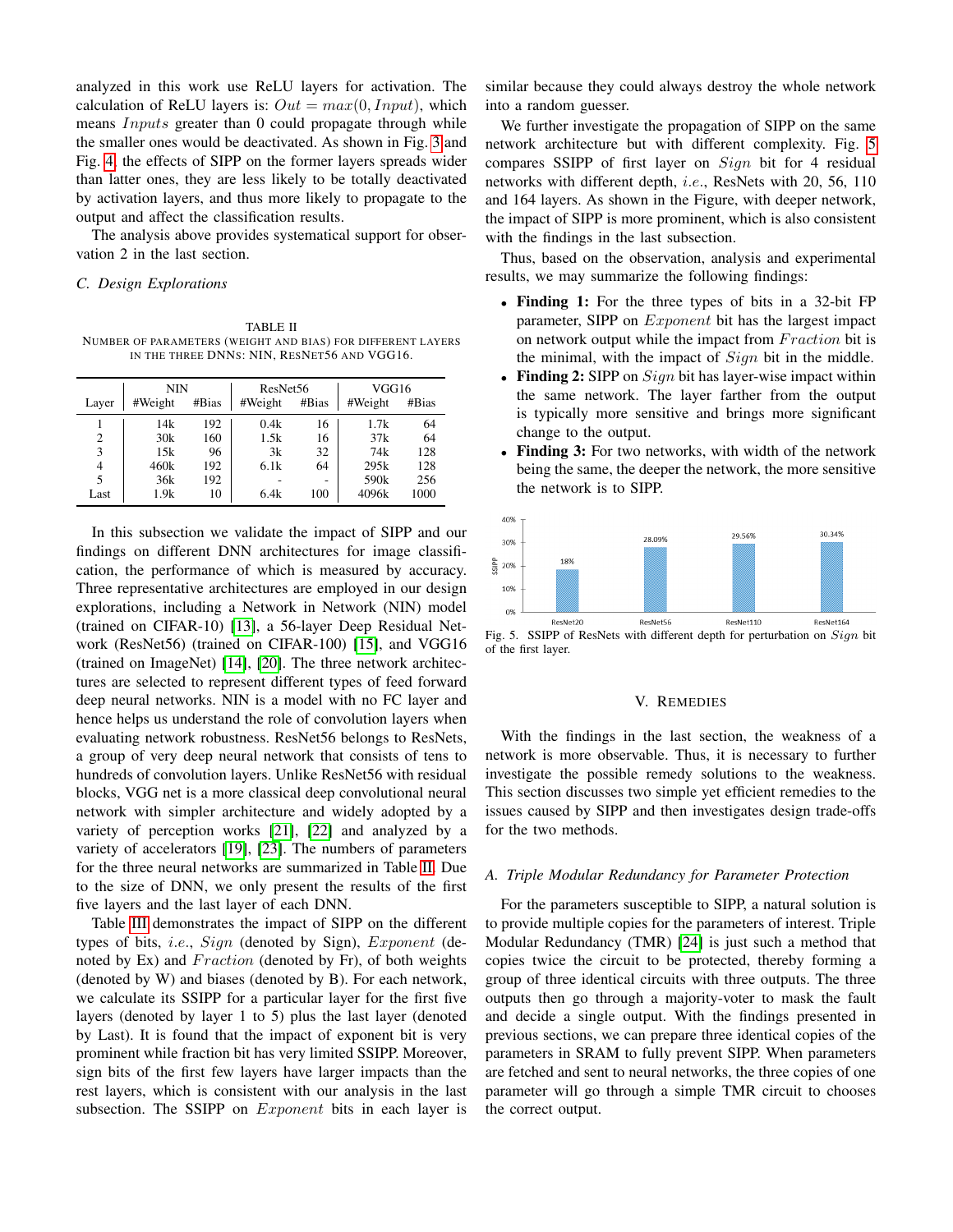<span id="page-5-0"></span>TABLE III SSIPP OF DIFFERENT LAYERS FOR THE THREE NEURAL NETWORKS WITH SIPP ON THE Sign (SIGN), Exponent (EX) AND Fraction (FR) BITS OF WEIGHTS (W) AND BIASES (B).

|       | NIN/Sign |         | NIN/Ex |     | NIN/Fr  |         | Res56/Sign |        | Res56/Ex |     | Res56/Fr |         | VGG16/Sign |         | VGG16/Ex |     | VGG16/Fr |         |
|-------|----------|---------|--------|-----|---------|---------|------------|--------|----------|-----|----------|---------|------------|---------|----------|-----|----------|---------|
| Layer | W        | в       | W      | B   | W       | В       | W          | В      | W        | B   | W        | B       | W          | B       | W        | B   | W        | B       |
|       | $.0\%$   | 2.2%    | 80%    | 80% | 0.2%    | $0.4\%$ | 28.1%      | 16.9%  | 70%      | 70% | 0.4%     | $0.4\%$ | 4.2%       | 2.4%    | 70%      | 70% | $0.9\%$  | $0.9\%$ |
| ◠     | 0.2%     | 4.4%    | 80%    | 80% | 0.1%    | $0.2\%$ | 6.4%       | $.2\%$ | 70%      | 70% | 0.3%     | $0.2\%$ | $0.1\%$    | 0.4%    | 70%      | 70% | 0.1%     | $0.2\%$ |
|       | 0.3%     | 2.4%    | 80%    | 80% | 0.2%    | 0.1%    | 2.1%       | $.2\%$ | 70%      | 70% | 0.4%     | $0.5\%$ | 0.1%       | 0.1%    | 70%      | 70% | 0.1%     | 0.1%    |
|       | 0.1%     | $0.1\%$ | 80%    | 80% | 0.1%    | 0.1%    | $0.3\%$    | $.1\%$ | 70%      | 70% | 0.3%     | $0.4\%$ | 0.1%       | 0.1%    | 70%      | 70% | 0.1%     | 0.1%    |
|       | 0.3%     | 0.2%    | 80%    | 80% | $0.2\%$ | $0.1\%$ |            |        | -        | -   |          |         | 0.1%       | 0.1%    | 70%      | 70% | 0.1%     | 0.1%    |
| Last  | $2.4\%$  | $0.2\%$ | 80%    | 80% | 0.7%    | $0.1\%$ | $.0\%$     | 0.1%   | 70%      | 70% | 0.3%     | $0.1\%$ | $0.0\%$    | $0.0\%$ | 70%      | 70% | 0.1%     | 0.1%    |

#### *B. Error-Correcting Code*

Apparently, the area overhead of TMR based parameter protection can be significant. To resolve this issue, we further adopt error-correcting code (ECC) to protect parameters in SRAM with much smaller area overhead.

Hamming code is a family of binary linear ECCs by offering redundant correcting bits. With its single-bit protection feature, we can rely on Hamming code based ECC to fully protect the issues caused by SIPP. The number of redundant bits  $(r)$  to protect d data bits needs to satisfy the following constraint:

$$
r + d \le 2^r - 1\tag{13}
$$

Thus, the area overhead of ECC is exponentially smaller than TMR based approach. However, the SRAM area saving of ECC is at the cost of more complex logic to implement the protection and correction circuit. Fig. [6](#page-5-1) presents the SRAM area and protection logic overhead for ECC w.r.t. TMRbased protection. It is found that, to protect 100 bits, with the SRAM and logic area overhead of the TMR-based method, only 3.5% of the area overhead could be achieved at a cost of approximately  $3.5 \times$  of protection logic.



<span id="page-5-1"></span>Fig. 6. Relative SRAM (a) and logic (b) area overhead for ECC  $w.r.t.$  TMR based protection.

### *C. Design Trade-Off*

With the explorations in the last section, we are aware of the sensitivity of layers and bits for a DNN. Thus, instead of fully protecting all the parameters, we can further reduce both SRAM and protection logic area overhead by tolerating SIPP in non-sensitive bits. Fig. [7](#page-5-2) demonstrates the area overhead for SRAM and protection logics, respectively, when implementing the TMR based protection. The area overhead is normalized to the case of full protection, i.e., all the parameters are protected.

The SSIPP on the y-axis is normalized to the case without any protection, i.e., the wrost case SSIPP. The figure then provides design trade-off opportunities for the three DNNs. It can be seen that with merely 24% SRAM and protection logic overhead, we can reduce the SSIPP for ResNet56 to only 2.08%. Similar design trade-off can be conducted for ECC based protection, as shown in Fig. [8\(](#page-6-24)a) and (b). With 23% SRAM area overhead and 25% protection logic overhead, ECC based protection can reduce the SSIPP for ResNet56 to 2.08%. By further increasing SRAM overhead to 25%, SSIPP can be further reduced to 0.27%.



<span id="page-5-2"></span>Fig. 7. Normalized area overhead (normalized to full protection) using TMR based protection for three DNNs: (a) SRAM area overhead and (b) Protection logic area overhead for SSIPP (normalized to the case without protection).

#### VI. CONCLUSIONS

In this paper, we investigate the robustness of DNNs from a hardware prospective about the impact of SIPP. We systematically define the fault models of SEU and then provide the definition of SSIPP as the robustness measure for the network. We then analytically explore the weakness of a network and summarize the key findings for impacts of SIPP on different types of bits in an FP parameter, layer-wise robustness within the same network and impact of network depth. Based on these findings, two remedy solutions can be adopted to protect DNNs from SIPP.